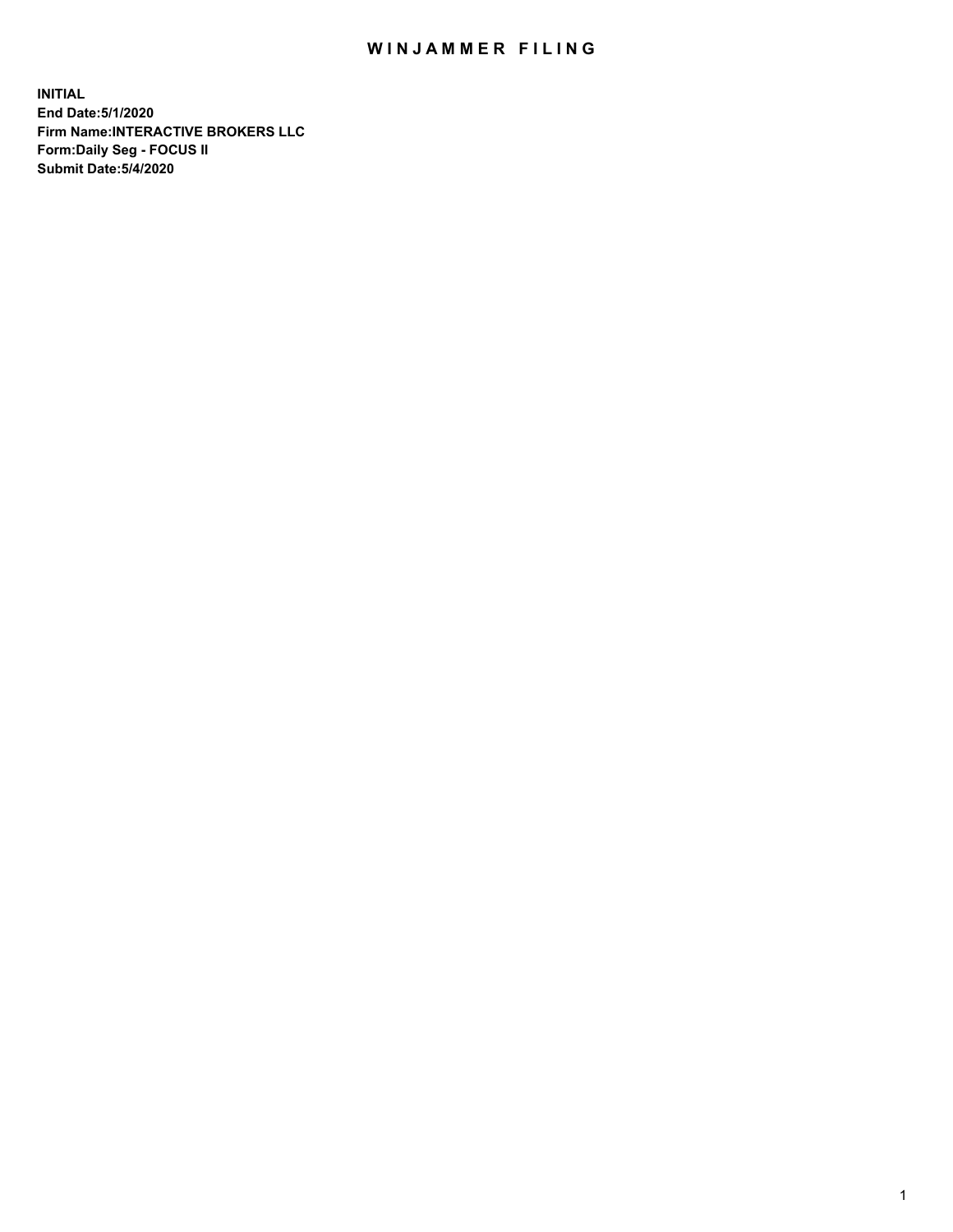**INITIAL End Date:5/1/2020 Firm Name:INTERACTIVE BROKERS LLC Form:Daily Seg - FOCUS II Submit Date:5/4/2020 Daily Segregation - Cover Page**

| Name of Company                                                                                                                                                                                                                                                                                                                | <b>INTERACTIVE BROKERS LLC</b>                                                                  |
|--------------------------------------------------------------------------------------------------------------------------------------------------------------------------------------------------------------------------------------------------------------------------------------------------------------------------------|-------------------------------------------------------------------------------------------------|
| <b>Contact Name</b>                                                                                                                                                                                                                                                                                                            | James Menicucci                                                                                 |
| <b>Contact Phone Number</b>                                                                                                                                                                                                                                                                                                    | 203-618-8085                                                                                    |
| <b>Contact Email Address</b>                                                                                                                                                                                                                                                                                                   | jmenicucci@interactivebrokers.c<br>om                                                           |
| FCM's Customer Segregated Funds Residual Interest Target (choose one):<br>a. Minimum dollar amount: : or<br>b. Minimum percentage of customer segregated funds required:% ; or<br>c. Dollar amount range between: and; or<br>d. Percentage range of customer segregated funds required between:% and%.                         | $\overline{\mathbf{0}}$<br>$\overline{\mathbf{0}}$<br>155,000,000 245,000,000<br>0 <sub>0</sub> |
| FCM's Customer Secured Amount Funds Residual Interest Target (choose one):<br>a. Minimum dollar amount: ; or<br>b. Minimum percentage of customer secured funds required:% ; or<br>c. Dollar amount range between: and; or<br>d. Percentage range of customer secured funds required between:% and%.                           | $\frac{0}{0}$<br>80,000,000 120,000,000<br>00                                                   |
| FCM's Cleared Swaps Customer Collateral Residual Interest Target (choose one):<br>a. Minimum dollar amount: ; or<br>b. Minimum percentage of cleared swaps customer collateral required:% ; or<br>c. Dollar amount range between: and; or<br>d. Percentage range of cleared swaps customer collateral required between:% and%. | $\overline{\mathbf{0}}$<br>$\underline{\mathbf{0}}$<br>0 <sub>0</sub><br>0 <sub>0</sub>         |

Attach supporting documents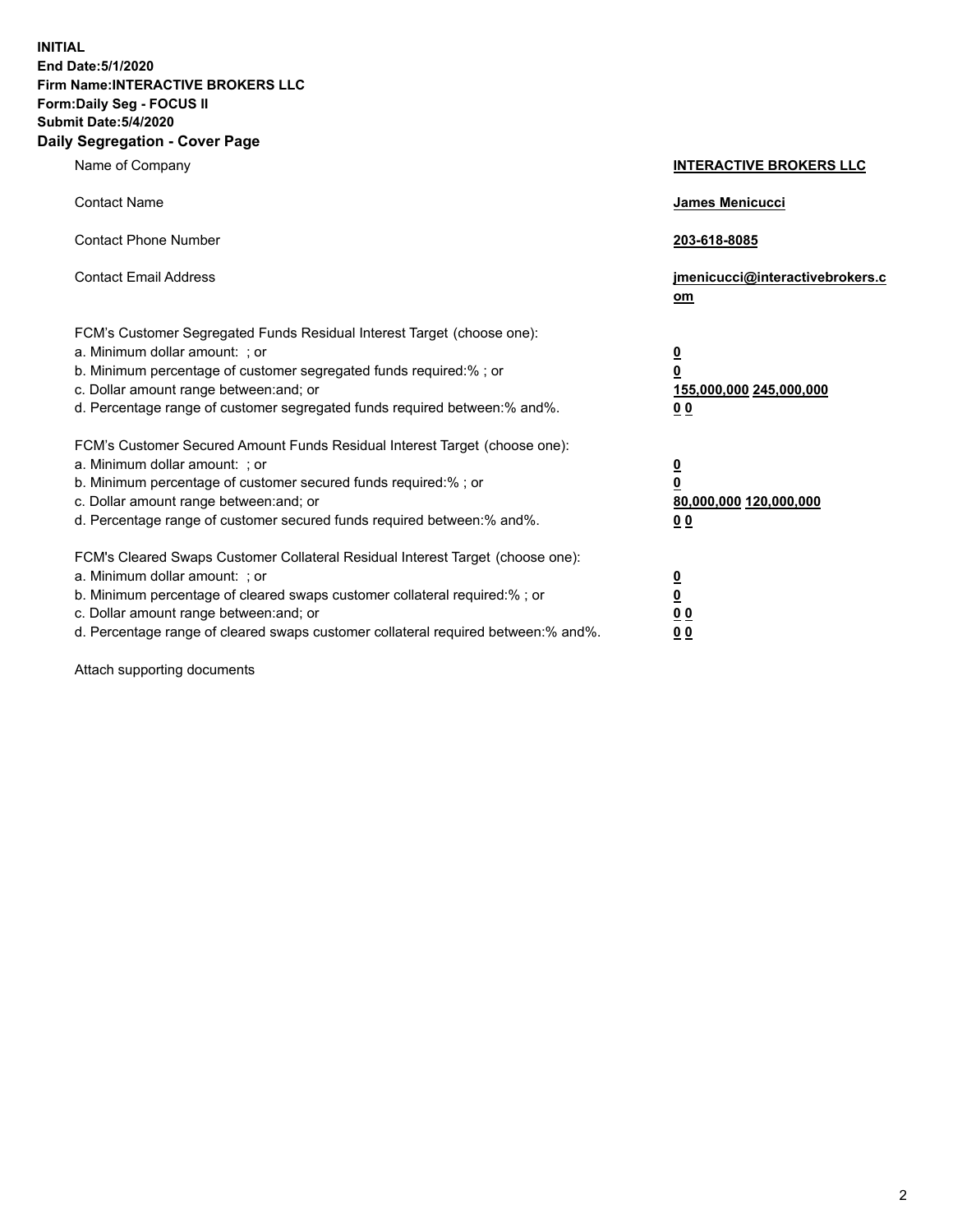## **INITIAL End Date:5/1/2020 Firm Name:INTERACTIVE BROKERS LLC Form:Daily Seg - FOCUS II Submit Date:5/4/2020 Daily Segregation - Secured Amounts**

|     | Daily Ocglegation - Occuled Anioants                                                        |                                    |
|-----|---------------------------------------------------------------------------------------------|------------------------------------|
|     | Foreign Futures and Foreign Options Secured Amounts                                         |                                    |
|     | Amount required to be set aside pursuant to law, rule or regulation of a foreign            | $0$ [7305]                         |
|     | government or a rule of a self-regulatory organization authorized thereunder                |                                    |
| 1.  | Net ledger balance - Foreign Futures and Foreign Option Trading - All Customers             |                                    |
|     | A. Cash                                                                                     | 589,188,223 [7315]                 |
|     | B. Securities (at market)                                                                   | $0$ [7317]                         |
| 2.  | Net unrealized profit (loss) in open futures contracts traded on a foreign board of trade   | 6,886,355 [7325]                   |
| 3.  | Exchange traded options                                                                     |                                    |
|     | a. Market value of open option contracts purchased on a foreign board of trade              | <b>53,899</b> [7335]               |
|     | b. Market value of open contracts granted (sold) on a foreign board of trade                | -189,092 [7337]                    |
| 4.  | Net equity (deficit) (add lines 1. 2. and 3.)                                               | 595,939,385 [7345]                 |
| 5.  | Account liquidating to a deficit and account with a debit balances - gross amount           | 4,360 [7351]                       |
|     | Less: amount offset by customer owned securities                                            | 0 [7352] 4,360 [7354]              |
| 6.  | Amount required to be set aside as the secured amount - Net Liquidating Equity              | 595,943,745 [7355]                 |
|     | Method (add lines 4 and 5)                                                                  |                                    |
| 7.  | Greater of amount required to be set aside pursuant to foreign jurisdiction (above) or line | 595,943,745 [7360]                 |
|     | 6.                                                                                          |                                    |
|     | FUNDS DEPOSITED IN SEPARATE REGULATION 30.7 ACCOUNTS                                        |                                    |
| 1.  | Cash in banks                                                                               |                                    |
|     | A. Banks located in the United States                                                       | 100,425,450 [7500]                 |
|     | B. Other banks qualified under Regulation 30.7                                              | 0 [7520] 100,425,450 [7530]        |
| 2.  | Securities                                                                                  |                                    |
|     | A. In safekeeping with banks located in the United States                                   | 479,815,600 [7540]                 |
|     | B. In safekeeping with other banks qualified under Regulation 30.7                          | 0 [7560] 479,815,600 [7570]        |
| 3.  | Equities with registered futures commission merchants                                       |                                    |
|     | A. Cash                                                                                     | $0$ [7580]                         |
|     | <b>B.</b> Securities                                                                        | $0$ [7590]                         |
|     | C. Unrealized gain (loss) on open futures contracts                                         | $0$ [7600]                         |
|     | D. Value of long option contracts                                                           | $0$ [7610]                         |
|     | E. Value of short option contracts                                                          | 0 [7615] 0 [7620]                  |
| 4.  | Amounts held by clearing organizations of foreign boards of trade                           |                                    |
|     | A. Cash                                                                                     | $0$ [7640]                         |
|     | <b>B.</b> Securities                                                                        | $0$ [7650]                         |
|     | C. Amount due to (from) clearing organization - daily variation                             | $0$ [7660]                         |
|     | D. Value of long option contracts                                                           | $0$ [7670]                         |
|     | E. Value of short option contracts                                                          | 0 [7675] 0 [7680]                  |
| 5.  | Amounts held by members of foreign boards of trade                                          |                                    |
|     | A. Cash                                                                                     | 143,640,998 [7700]                 |
|     | <b>B.</b> Securities                                                                        | $0$ [7710]                         |
|     | C. Unrealized gain (loss) on open futures contracts                                         | 2,941,962 [7720]                   |
|     | D. Value of long option contracts                                                           | 53,899 [7730]                      |
|     | E. Value of short option contracts                                                          | -189,092 [7735] 146,447,767 [7740] |
| 6.  | Amounts with other depositories designated by a foreign board of trade                      | 0 [7760]                           |
| 7.  | Segregated funds on hand                                                                    | $0$ [7765]                         |
| 8.  | Total funds in separate section 30.7 accounts                                               | 726,688,817 [7770]                 |
| 9.  | Excess (deficiency) Set Aside for Secured Amount (subtract line 7 Secured Statement         | 130,745,072 [7380]                 |
|     | Page 1 from Line 8)                                                                         |                                    |
| 10. | Management Target Amount for Excess funds in separate section 30.7 accounts                 | 80,000,000 [7780]                  |
| 11. | Excess (deficiency) funds in separate 30.7 accounts over (under) Management Target          | 50,745,072 [7785]                  |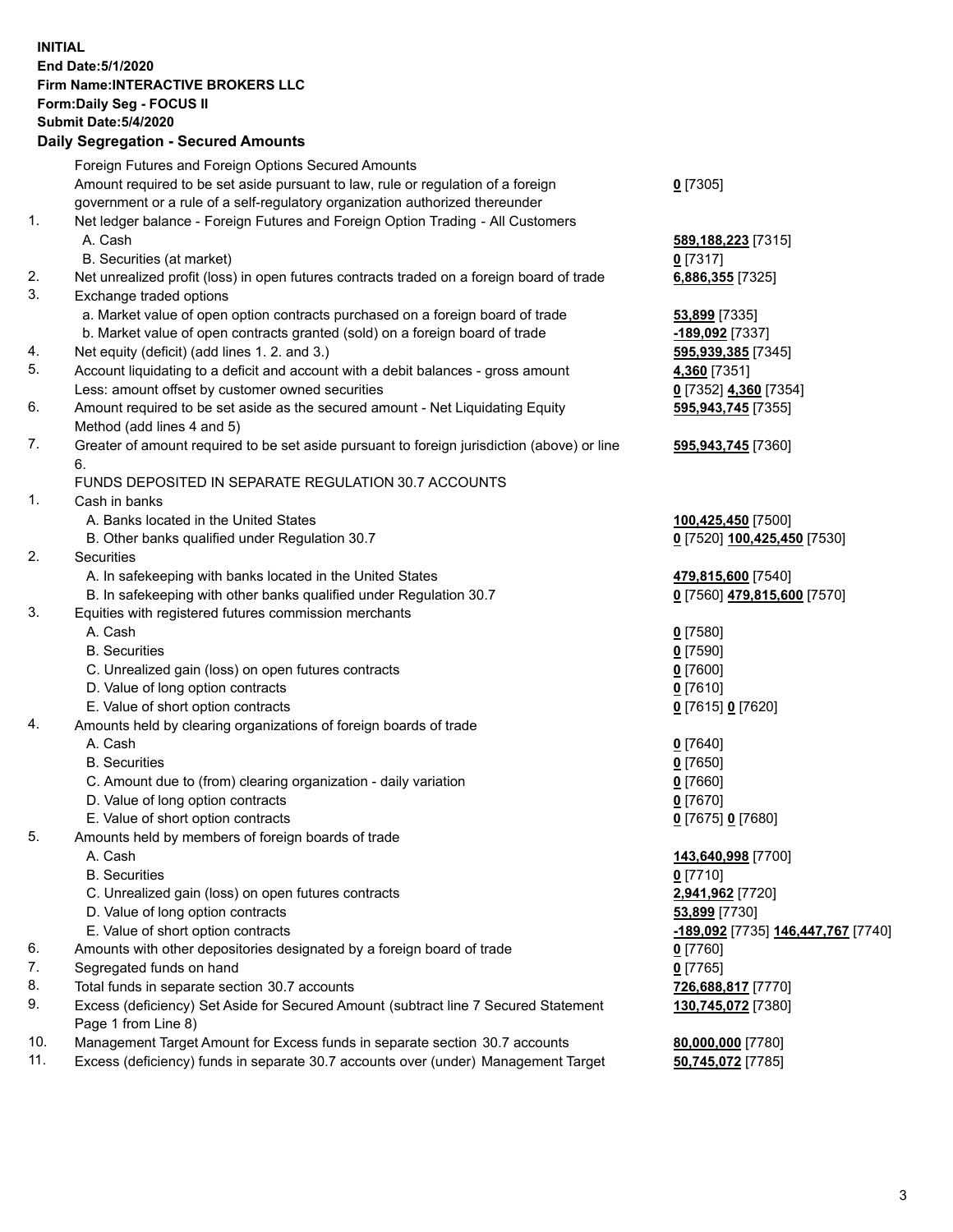**INITIAL End Date:5/1/2020 Firm Name:INTERACTIVE BROKERS LLC Form:Daily Seg - FOCUS II Submit Date:5/4/2020 Daily Segregation - Segregation Statement** SEGREGATION REQUIREMENTS(Section 4d(2) of the CEAct) 1. Net ledger balance A. Cash **6,200,906,142** [7010] B. Securities (at market) **0** [7020] 2. Net unrealized profit (loss) in open futures contracts traded on a contract market **-55,560,213** [7030] 3. Exchange traded options A. Add market value of open option contracts purchased on a contract market **406,989,440** [7032] B. Deduct market value of open option contracts granted (sold) on a contract market **-348,576,389** [7033] 4. Net equity (deficit) (add lines 1, 2 and 3) **6,203,758,980** [7040] 5. Accounts liquidating to a deficit and accounts with debit balances - gross amount **79,725,331** [7045] Less: amount offset by customer securities **0** [7047] **79,725,331** [7050] 6. Amount required to be segregated (add lines 4 and 5) **6,283,484,311** [7060] FUNDS IN SEGREGATED ACCOUNTS 7. Deposited in segregated funds bank accounts A. Cash **2,944,766,141** [7070] B. Securities representing investments of customers' funds (at market) **1,632,449,600** [7080] C. Securities held for particular customers or option customers in lieu of cash (at market) **0** [7090] 8. Margins on deposit with derivatives clearing organizations of contract markets A. Cash **511,650,561** [7100] B. Securities representing investments of customers' funds (at market) **1,361,842,093** [7110] C. Securities held for particular customers or option customers in lieu of cash (at market) **0** [7120] 9. Net settlement from (to) derivatives clearing organizations of contract markets **-15,527,662** [7130] 10. Exchange traded options A. Value of open long option contracts **406,380,893** [7132] B. Value of open short option contracts **-348,069,662** [7133] 11. Net equities with other FCMs A. Net liquidating equity **0** [7140] B. Securities representing investments of customers' funds (at market) **0** [7160] C. Securities held for particular customers or option customers in lieu of cash (at market) **0** [7170] 12. Segregated funds on hand **0** [7150] 13. Total amount in segregation (add lines 7 through 12) **6,493,491,964** [7180] 14. Excess (deficiency) funds in segregation (subtract line 6 from line 13) **210,007,653** [7190] 15. Management Target Amount for Excess funds in segregation **155,000,000** [7194] 16. Excess (deficiency) funds in segregation over (under) Management Target Amount **55,007,653** [7198]

Excess

4